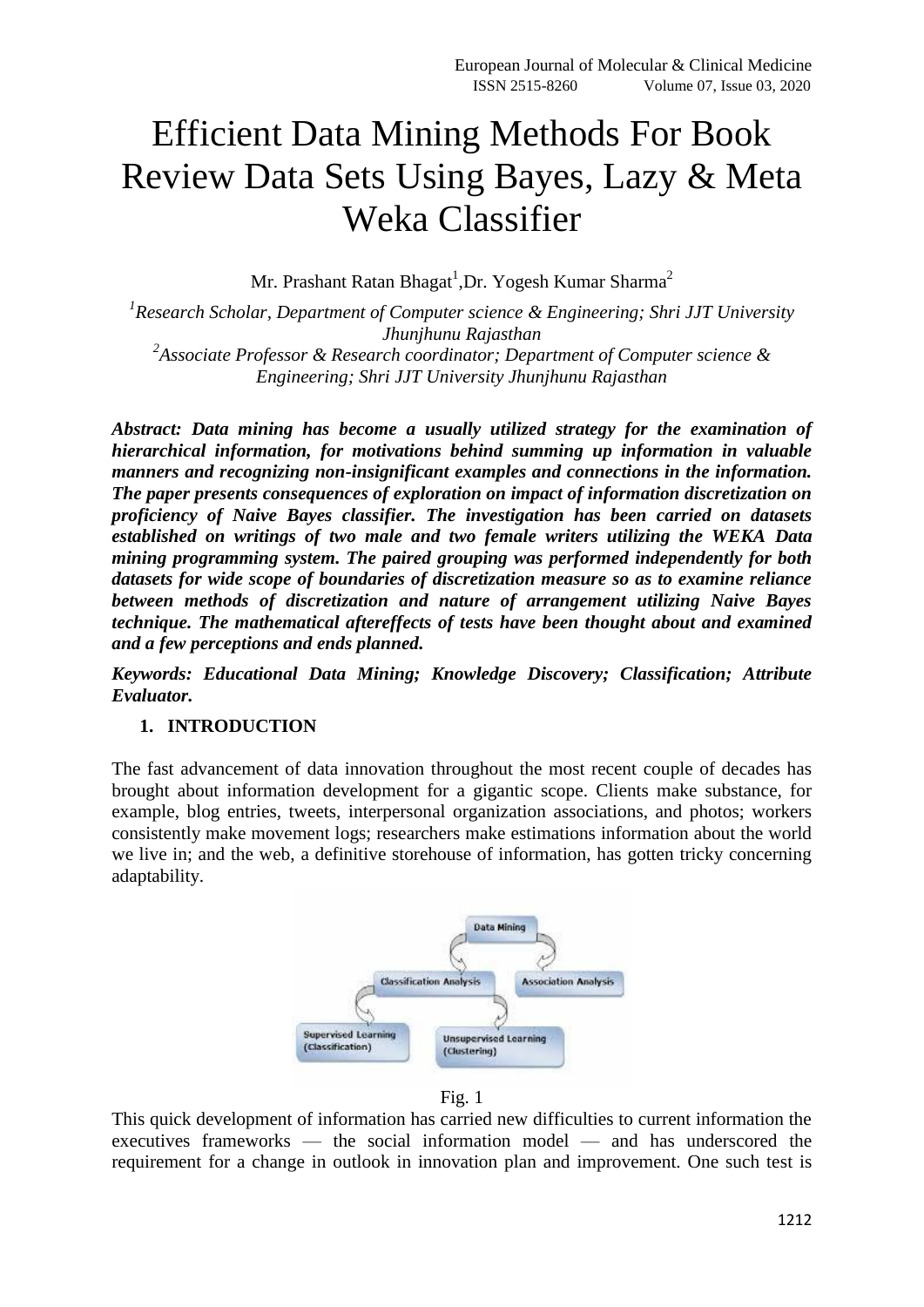question execution. It shows that MongoDB has a superior inquiry effectiveness than MySQL information base for supplement and read activities.

Another test confronting social information bases is the various assortments of information for which the social table arrangement may never again be the most ideal choice for inquiry speed and examination. As a result of these various assortments of information, some versatile circulated frameworks don't need the social information model for information stockpiling. For example, some Google applications, for example, Google Earth, Google Finance, and others are utilizing BigTable information store [4].

Data mining

These inquiries will be addressed more in detail in this part. Be that as it may, in this segment we will acquaint and inspire the peruser with see more about the idea of Data mining. It requires information from AI, man-made reasoning, and numerical insights to discover and extricate designs from datasets that is past the capacities of the SQL language (Structured Query Language) [4]. In any case, if the yield designs don't fit the ideal outcomes, the prepreparing and the Data mining calculation steps should be re-evaluted.

# **2. DATA MINING: THE MODEL**

As clarified before, the model is the calculation that is applied to the information to discover similitudes, designs, information synopses. In this part A-priori calculation and K-implies calculation are canvassed in detail.



#### *Apriori Algorithm*

From the earlier calculation [26] is one of the regular Data mining calculations that is utilized to discover continuous thing sets in value-based data sets. From the earlier works by finding continuous things from the conditional information base space. At that point, the calculation attempts to discover the relations or the relationship between things.

Assume there is a value-based information base D for a retail location. This store needs to investigate the purchasing propensities for the clients – by finding the relations between the clients who purchase things together so as to help build up a showcasing methodology. *K-implies Algorithm* 

Grouping is another significant Data mining model. Bunching is broadly utilized in picture preparing, scene finish and the sky is the limit from there. There is more than one calculation as an execution for bunching procedure; one of the significant ones is K-implies calculation.

K-implies works by parceling the information into k bunches; each element or perception is intently like each other in one group, and unique from the highlights of the other bunch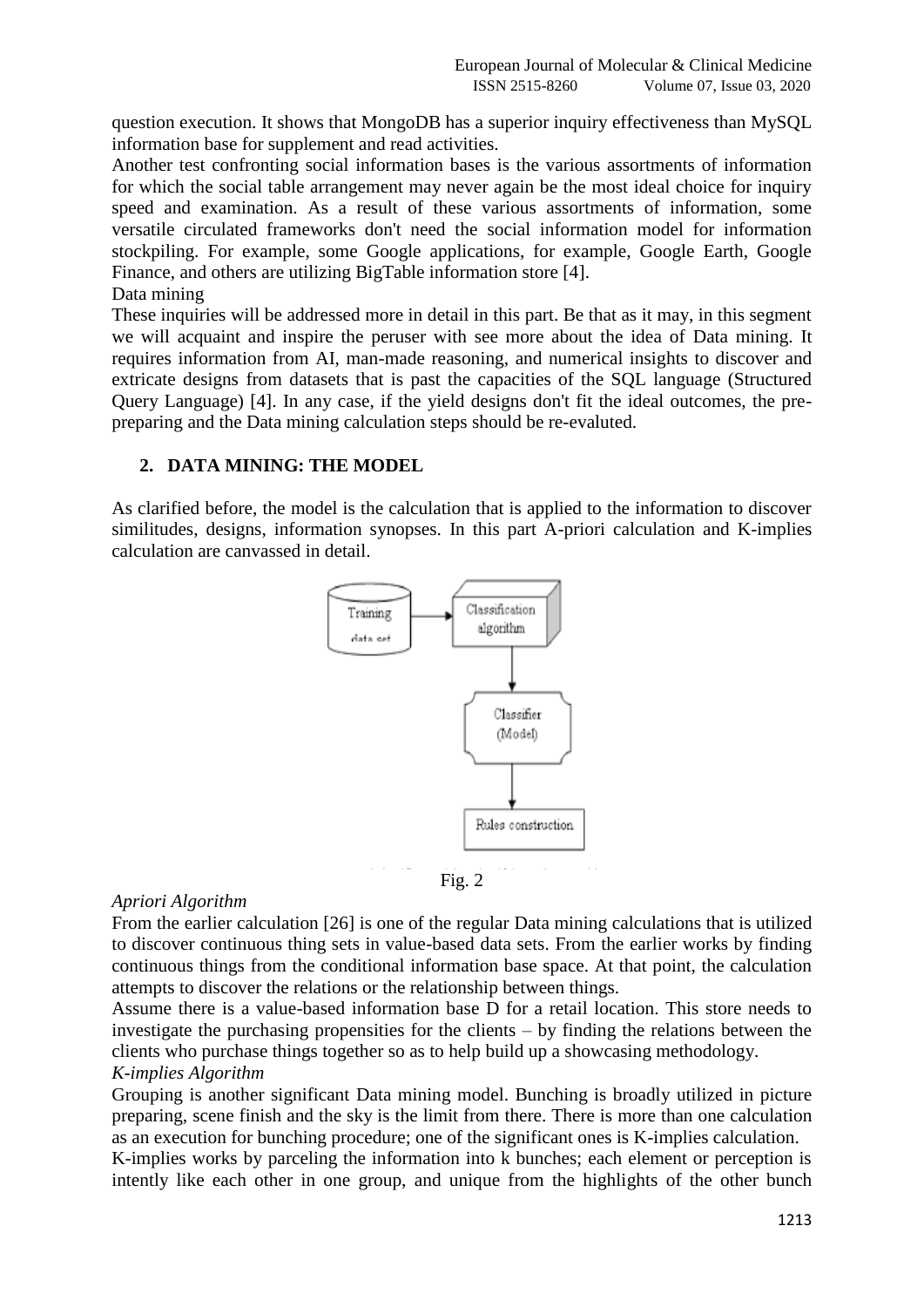dependent on some measurement separation. A measurement separation can be any measurements measure, for example, Jaccard similitude, cosine likeness or Euclidian separation. Euclidian separation is utilized generally with mathematical information type. For instance, Euclidian separation is utilized in picture preparing to bunch the comparative photographs together as one group.



# *Model:*

The information can be parceled dependent on figuring Euclidian separation between each item include and the group place.

Consecutive K-implies Algorithm

Information:

- $\bullet$  K: the quantity of group
- D: a dataset containing n objects.

Yield: A lot of k bunches.

*Technique:* 

- 1. Arbitrarily pick K objects from D as the underlying bunches;
- 2. Repeat
- 3. Re-appoint each object to the group dependent on the storeroom mean estimation of that bunch;
- 4. Compute each bunch implies
- 5. Until no changes;

# *Data mining: Pre-preparing*

Genuine information have various assortments of structure, for example, photographs, sensors information, and writings. Likewise, information originate from various sources, which should be incorporated from different sources.

# **3. LITERATURE SURVEY**

Purwar and Kumar in an overview recorded seven issues of Data mining among which protection of information and mining from conveyed information is a difficult errand. All the Privacy-Enhanced Data Mining (PEDM) procedures go under two general classes viz unified PEDM strategies and circulated PEDM methods. Brought together PEDM procedures take a shot at individual datasets to give information security. Incorporated PEDM strategies are as per the following: randomization, in which a commotion term included haphazardly changes the information starting with one state then onto the next. Bother, likelihood circulation and mathematical changes convert the information to a non-justifiable structure. Impeding shrouds the delicate guidelines by supplanting the information esteem by any image. Trading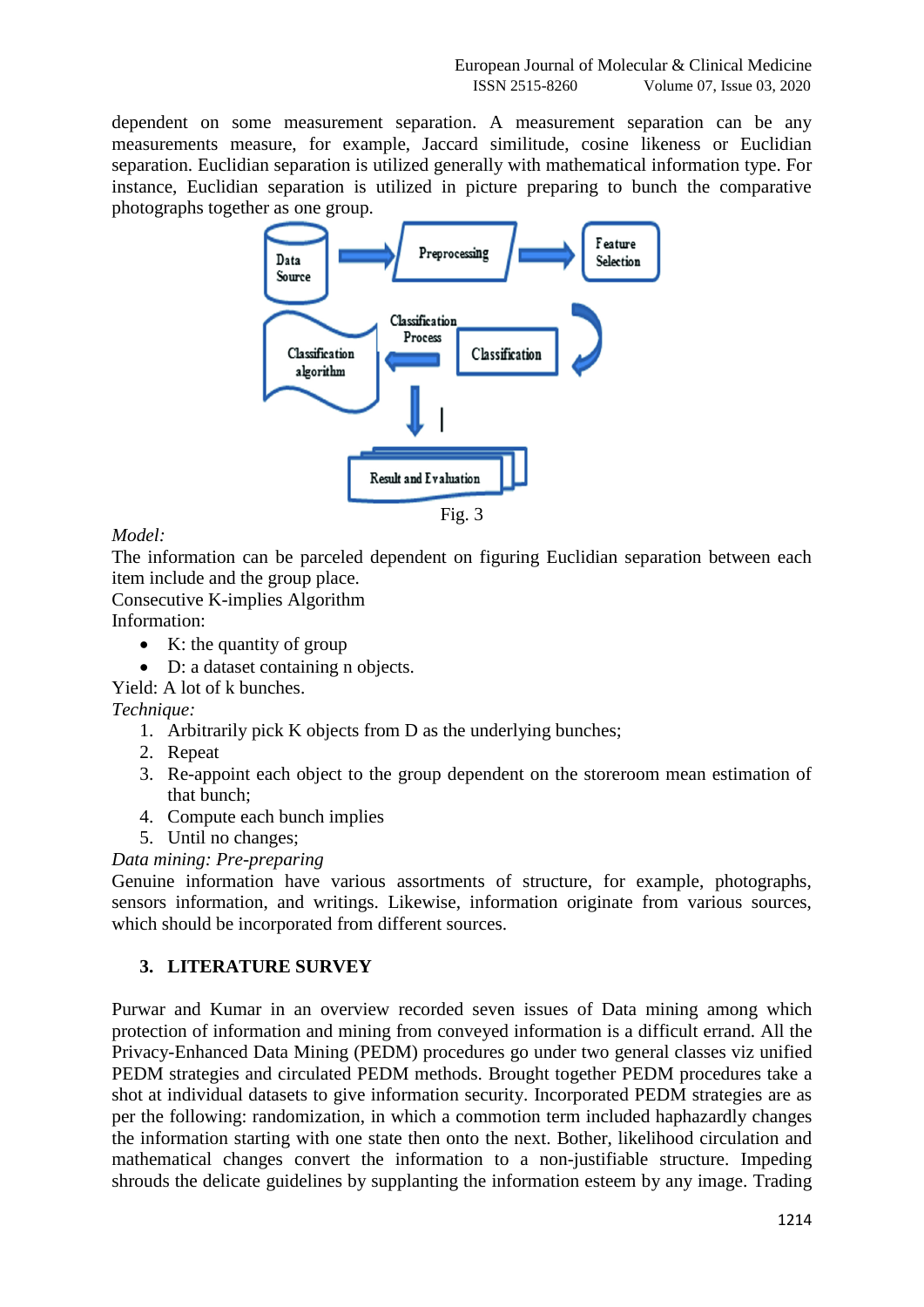makes a randomization impact by trading the qualities inside the dataset. Cryptographic encryption, incorporates the conventional encryption strategies.

Anonymization, a portion of the anonymization models that makes sure about the dataset incorporates k-obscurity, l-assorted variety, t-closeness, epsilon-differential security model, and customized secrecy. Affiliation rule concealing shrouds the delicate guidelines and makes sure about affiliation rule mining measure. Minimizing classifier adequacy corrupts the productivity of the classifier utilized in an Data mining measure. Question reviewing and induction control, deny a portion of the inquiries or permit some aspect of an inquiry execution in their paper referenced a strategy which unveiled incomplete subtleties of information while concealing the basic data and permitted to mine and investigate itemized information at the same time. In their methodology, trading the secret ascribes at leaf hubs in a choice tree randomizes the preparation information.

Agrawal and Srikant (2000) presented a strategy which supplanted the real estimations of the individual information by the new qualities got by including subjective qualities utilizing likelihood appropriation to the old information ascribes in a choice tree classifier. Bayesian Reconstruction calculation remakes the first information. The fundamental downside in this methodology was the loss of some data. To beat the impediments of creator proposed another calculation dependent on Expectation Minimization (EM) calculation. Both EM calculation and Bayesian recreation were indistinguishable aside from the parceling esteems into estimated stretches.

Liew presented the likelihood conveyance technique, which supplanted the highlights by some different highlights or by highlights of similar dissemination to annoy the information components. By including some clamor in the real information component, the technique got new annoyed highlights. The clamor can be either added substance commotion or multiplicative commotion. Oliveira and Zaïane proposed another bother technique dependent on mathematical information change. Independency from the grouping calculation is the key component of this technique.

Protection Enhanced Data Mining proposed numerous different calculations which mostly incorporates arbitrary choice tree changed Bayesian organization and SVM classifier. Pinkas proposed the cryptographic encryption strategies for protecting information security (Pinkas, 2002). Affiliation rule concealing methodology is one of the generally utilized techniques to shroud the choice standards. It gives the three-dimensional change way to deal with irritate the datasets, and this work was additionally adjusted to four-dimensional turn change. In this paper, we utilize the work done and develop made sure about datasets for the primary degree of the mixture security model. Four-dimensional turn change makes sure about the datasets utilized in circulated Data mining, and RSS-RD technique ensures the dispersed Data mining measure.

PEDDM procedures separated into two classes Set of secure conventions and set of crude tasks. Set of secure conventions incorporate homomorphic encryption and neglectful exchange convention. Set of crude activities comprise tasks, for example, whole of secure summation, set Union, set Intersection, scalar item, secure size of Intersection. Vaidya and Kantarcioglu changed over the necessary proportion into the proportionate logarithmic structure and got the outcomes dependent on two-party calculation.

This technique couldn't avoid the arrangement assault. Utilizing multiplicative unsettling influence Du and Atallah (2001) got the proportion by duplicating the numerator and denominator with an arbitrary multiplicative aggravation. What's more, at that point played out the necessary division. This strategy additionally worked for two gatherings. To expand the versatility of the dispersed framework, Cramer et al., proposed another strategy ''proportion of secure summation". It chips away at homomorphic innovation and limit cryptosystems. The keys produced in this technique required a confided in outsider which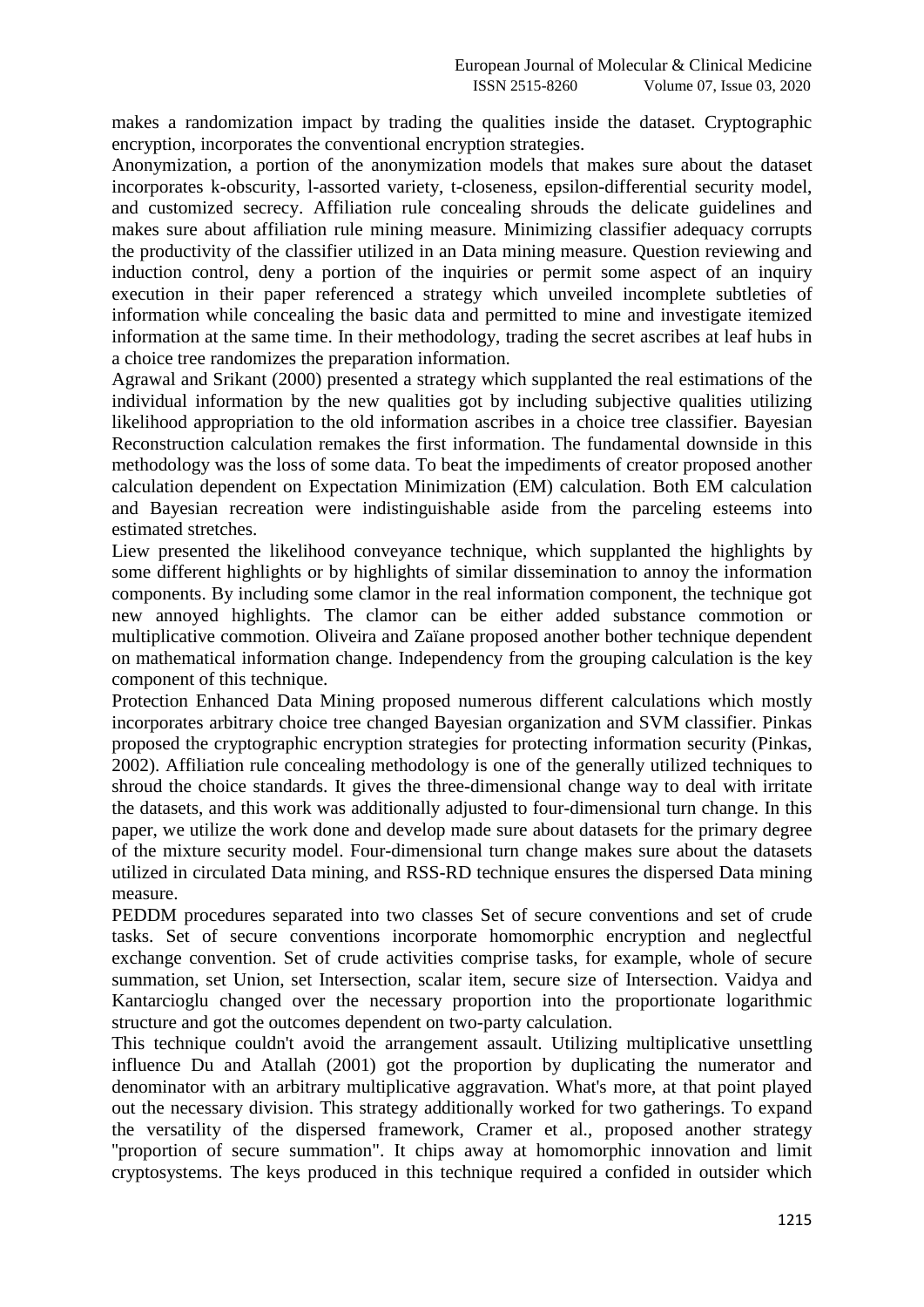was the principle downside of this strategy. Notwithstanding that, this strategy doesn't function admirably for the high-security necessities. Upgraded the RSS strategy by utilizing multiplicative dispersion rather than an arbitrary multiplier. This new RSS strategy worked for various gatherings in a circulated domain with intricacy O(n). It likewise opposes the arrangement assault and is a safe method of count regardless of whether n-1 members are exploitative. Considering, all the upsides of this new strategy, we utilized it to play out the safe circulated Data mining measure in our crossover security model.

# **4. CLASSIFICATION**

Data mining is to remove verifiable, already obscure and conceivably valuable data from information [14]. It is a learning cycle, accomplished by building PC projects to look for normalities or examples from information naturally. AI gives the specialized premise of Data mining.

One significant sort of learning we will address in this proposal is called order realizing, which is a speculation of idea learning [12]. The undertaking of idea learning is to secure the meaning of an overall classification given a lot of positive class and negative class preparing occasions of the class [8]. Along these lines, it induces a boolean-esteemed capacity from preparing cases. As a more broad arrangement of idea learning, characterization learning can manage in excess of two class occasions. Practically speaking, the learning cycle of characterization is to discover models that can isolate cases in the various classes utilizing the data gave via preparing cases. Hence, the models found can be applied to order another obscure occasion to one of those classes. Putting it all the more mundanely, given a few examples of the positive class and a few cases of the negative class, would we be able to utilize them as a premise to choose if another obscure occurrence is positive or negative [8]. This sort of taking in is a cycle from general to explicit and is regulated in light of the fact that the class participation of preparing examples are unmistakably known.

Rather than managed learning is solo realizing, where there is no pre-characterized classes for preparing occasions. The primary objective of solo learning is to choose which occurrences ought to be assembled, as it were, to shape the classes. Here and there, these two sorts of learnings are utilized successively — directed getting the hang of utilizing class data got from unaided learning.

# **5. HYBRID CLASSIFIER FOR BOOK SURVEY APPROVAL**

Survey approval isn't given due significance in investigation of advanced education information. The need of great importance is to plan a compelling system to gauge subjective perspectives and perform consolidated information investigations of related factors to be specific, Review, participation and results. The model depends on probabilistic methodology as it is a feed forward instrument which is utilized during continuous training learning measure when conclusive outcome information isn't yet.



Fig. 4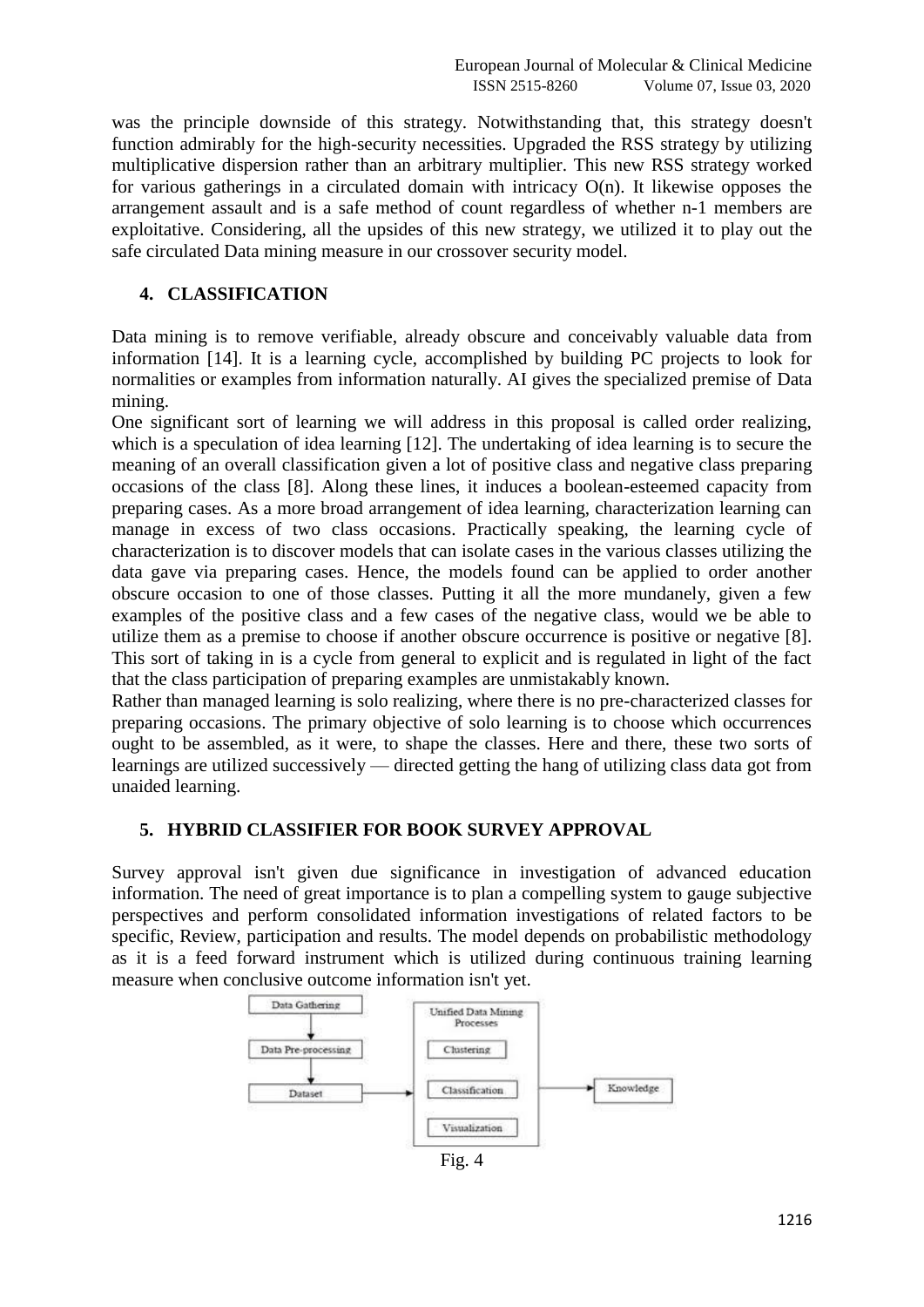Consequently it is beyond the realm of imagination to expect to embrace a completely deterministic methodology. The transitional sources of info gave by the proposed model recommend ideal remedial activities to counter the entropy in the showing learning measure. The AI approach utilized is Naive Bayesian procedure. Further numerous relapse and relationship procedures have been utilized to find out presence of the connections between's the boundaries. Audit examination is performed and Review is measured utilizing loads. Task of loads is painstakingly made. With regards to understudy Review on homeroom conveyance there are different highlights some free and some reliant which impact the Review. It is basic that these interdependencies are considered to acquire a real or substantial measure or the understudy Review. The measurement of the free commitments of these highlights towards understudy Review gives a premise to promote examination identified with understudy movement. Besides as indicated by the National Board of Accreditation the ongoing way to deal with instruction is result put together and is engaged with respect to the abilities and capability of understudies which have an immediate connection to the mechanical needs. Accordingly it is seen that the workforce Review ought to be a more proactive cycle which thinks about the self evaluation of an understudy on abilities gained because of going to the course other than different perspectives.

#### *Outcome Based Review*

Another proposed Review structure is proposed which gives a totally new measurement to conventional Review structures. The structure is inspires Review in a proactive way and fuses result based Review includes accordingly highlighting the criticalness of aptitude based Review and its convenience in giving significant contributions to the instructing learning measure and aiding quality administration of the cycle. Further these information sources situate the showing learning movement to impart the imperative abilities in the understudies and increment their employability. It is imperative to refine Review thinking about the impact of these highlights to give substantial Review. Such a legitimate Review goes far in provide the correct guidance to the showing learning measure.



Fig. 5

The legitimacy of Review can be depended upon to make different determinations with respect to the advancement of the educational plan just as the degree to which Regularity, Effort, Category and Attitude of the understudy hamper or help the understudy during the showing learning measure as appropriate to every individual case. The Review structure additionally inspires reactions on self appraisal of the understudy dependent on aptitudes obtained just as information and mastery picked up.

#### *Naïve Bayes Classifier*

Classifier accept that all the highlights are random to one another to examine their individual impact on Review. Presence or nonappearance of a component doesn't impact the presence or nonattendance of some other element. Despite the fact that these may rely upon one another and on presence of different highlights every one of these highlights are considered to freely add to the likelihood that it is a legitimate Review. The theory is tried for given numerous confirmations (highlights). Thus, computations become muddled. To rearrange the work, the component freedom approach is utilized to 'uncouple' various confirmations and treat each as an autonomous one. How about we consider a preparation dataset with 60 records and 2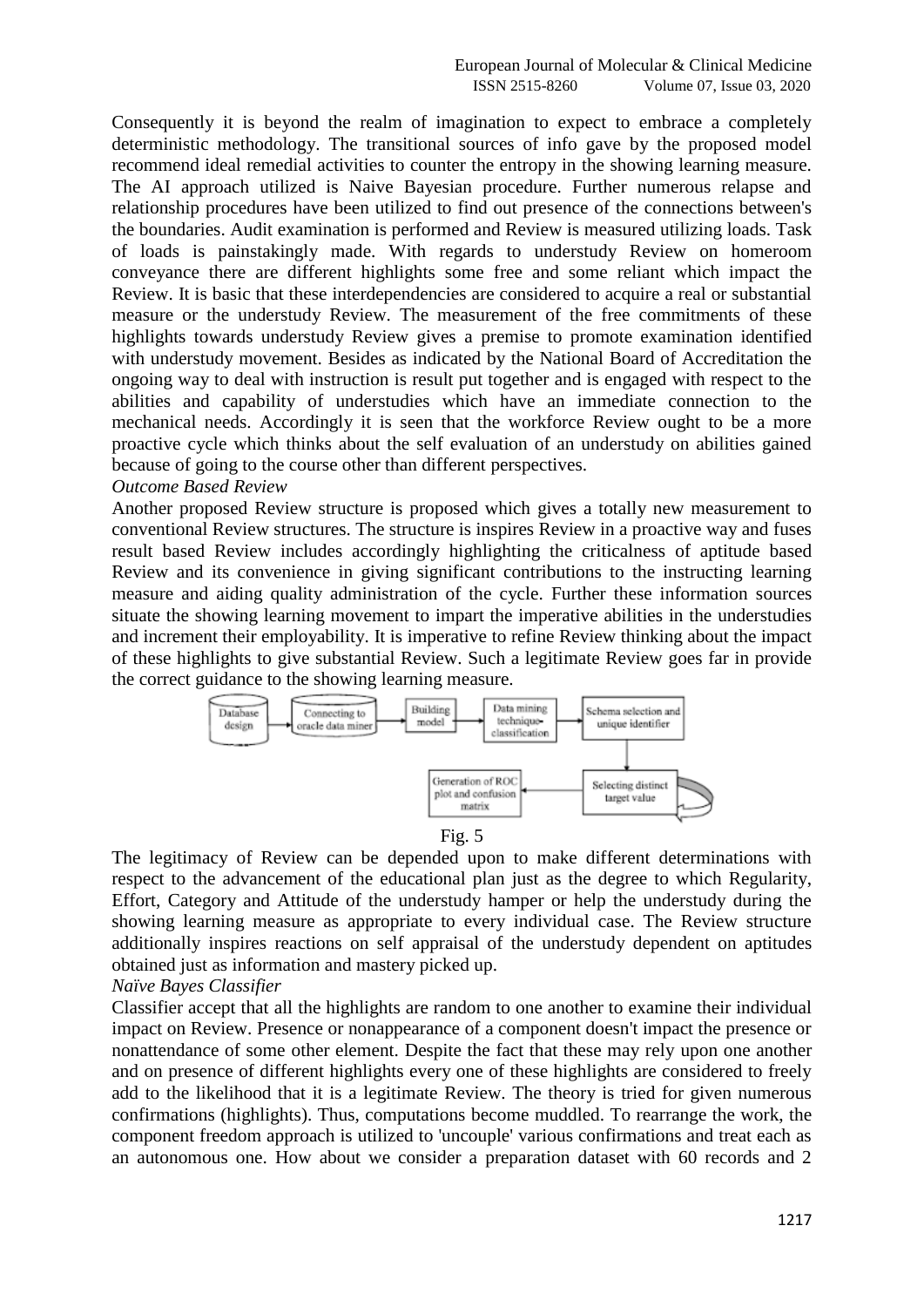classes. The information is cleaned and contains no missing qualities. There are two classes related with Review types to be specific legitimate and invalid.

A Bayesian classifier is planned considering the five highlights of Regularity, Category, Effort, Attitude and Self-Assessment. The Review structure is intended to the point that section An of the Review structure gathers understudy Review in a customary structure. The part B of the structure evokes data on understudy exertion, understudy consistency, understudy classification, understudy demeanor and self-Assessment. The score of the understudy on every one of these highlights is gathered dependent on the relating measurements relegated in the structure. The probabilities of every one of the fundamentally unrelated highlights for an individual understudy are equivalent to (understudy's score of the occasion)/(absolute best score of the standards). The understudies' highlights to be specific Category, Effort, Attitude and Regularity are considered as totally unrelated occasions while Student Self Assessment is an occasion which can happen with any of these totally unrelated occasions. The back probabilities of understudy exertion, understudy consistency, understudy classification and understudy disposition given self Assessment likewise give extra data on the degree to which each component influences the learning of every individual understudy.

### **6. RESULTS**

The classifier created utilizing R programming language is applied on an example informational index of 1000 understudies of an Indian Higher Education Institution subsidiary with a state college demonstrated acceptable outcomes. A two mean Z test applied emotional Review or conventional Review and substantial Review of understudies separately for a personnel on study hall conveyance gave the accompanying outcome: Test Results for FEI Results of Two-example Z-Test for implies applied on Faculty Effectiveness Index figured on understudy Review evoked through customary methodology and approved outcomebased understudy Review individually.

File information: df\$SF and df\$new sf  $z = 9.2879$ ,  $p$ -esteem  $<$  2.2e-16 elective theory: genuine contrast in implies isn't equivalent to 0 99 percent certainty span: 5.065038 8.952574 test gauges: mean of x mean of y 48.03904 41.03023

#### **7. CONCLUSION AND FUTURE SCOPE**

This exploration has applied Naïve Bayes' AI classifier to assemble a Review Validation Model in Education Data mining. The probabilistic methodology of the model can successfully uncover the explanations behind the learning progress of the understudy in the showing learning measure on an individual premise. It additionally indicates the degree to which every one of the reasons influences the learning progress of every understudy. It gives a feed forward system to opportune correction of deviations by intercessions, for example, directing, extra classes and so on according to the halfway reflections. The Review which is affected by various components is isolated from useless impacts which can in any case misshape the credibility and undertaking bogus or manufactured Review. Further evident Review is assessed. Such a Review without ineffective impacts will end up being a decent proportion of understudy Review and subsequently personnel execution also. The confirmed Review fills in as a device to help evaluate adequacy of showing learning in a more proactive and target way. It likewise centers around abilities and results accomplished and improves the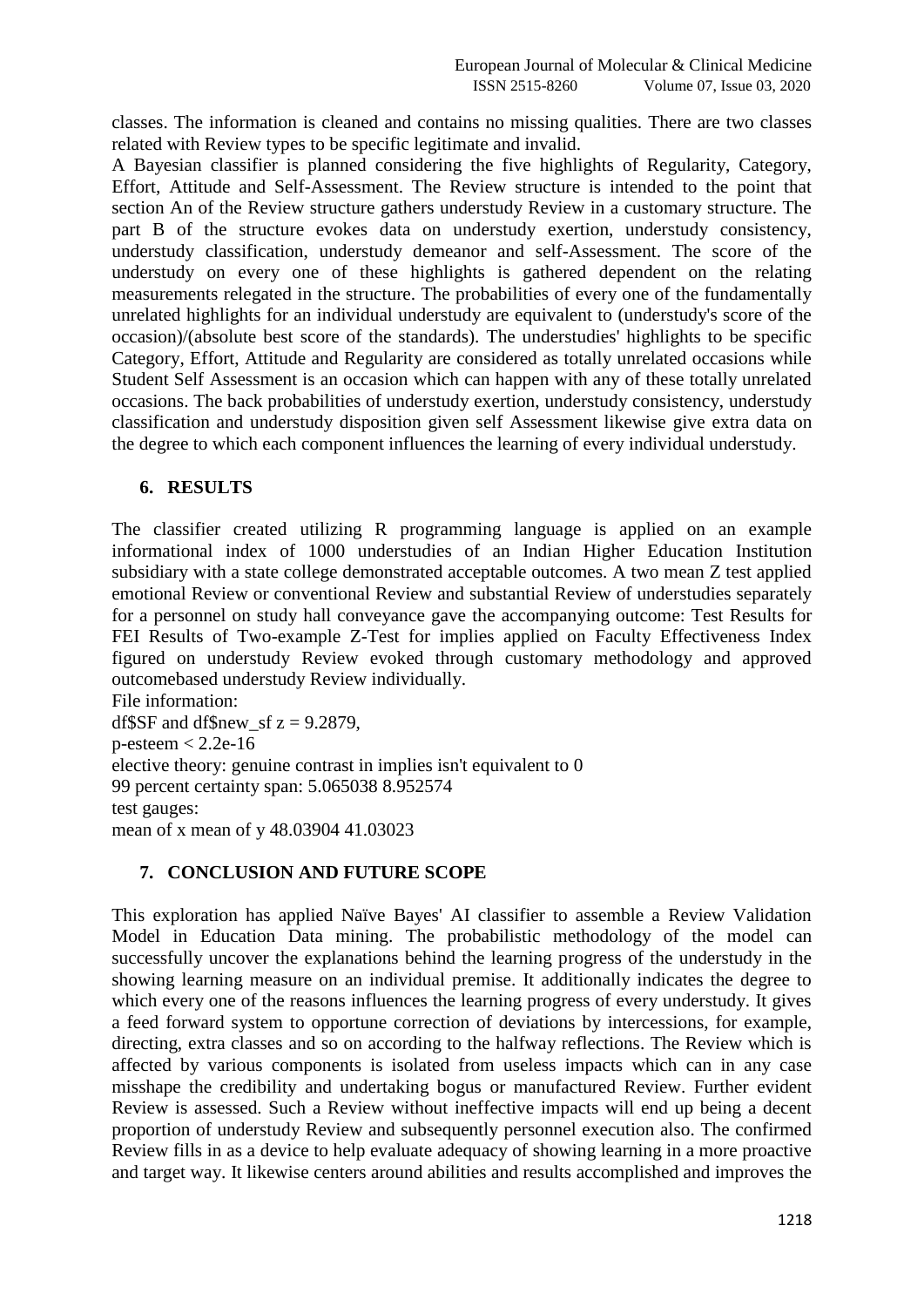results. The Review Validation Model will be a powerful instrument for quality administration of showing learning measure in higher instructive organizations. There is adequate degree for future work utilizing this model. Secrecy of understudy Review can be kept up by building up a personality code generator program dependent on arbitrary numbers. An understudy can produce an irregular character which the person in question can use to interface their abstract Review with target partner. Various variations of mixture Naïve Bayes classifiers can be investigated for Review verification and their exactnesses thought about regarding vulnerability decrease in Review information examination. The Naïve Bayes' classifier can be utilized to investigate different zones of instructive Data mining, for example, arrangement examination.

#### **8. REFERENCES**

- [1]. G. Siemens and P. Long, "Penetrating the Fog: Analytics in Learning and Education," Educause Rev., vol. 46, no. 5, pp. 30-32, 2011.
- [2]. M. Rost, L. Barkhuus, H. Cramer, and B. Brown, "Representation and Communication: Challenges in Interpreting Large Social Media Datasets," Proc. Conf. Computer Supported Cooperative Work, pp. 357-362, 2013.
- [3]. M. Clark, S. Sheppard, C. Atman, L. Fleming, R. Miller, R. Stevens, R. Streveler, and K. Smith, "Academic Pathways Study: Processes and Realities," Proc. Am. Soc. Eng. Education Ann. Conf. Exposition, 2008.
- [4]. C.J. Atman, S.D. Sheppard, J. Turns, R.S. Adams, L. Fleming, R. Stevens, R.A. Streveler, K. Smith, R. Miller, L. Leifer, K. Yasuhara, and D. Lund, Enabling Engineering Student Success: The Final Report for the Center for the Advancement of Engineering Education. Morgan & Claypool Publishers, Center for the Advancement of Engineering Education, 2010.
- [5]. R. Ferguson, "The State of Learning Analytics in 2012: A Review and Future Challenges," Technical Report KMI-2012-01, Knowledge Media Inst. 2012.
- [6]. R. Baker and K. Yacef, "The State of Educational Data Mining in 2009: A Review and Future Visions," J. Educational Data Mining, vol. 1, no. 1, pp. 3-17, 2009.
- [7]. S. Cetintas, L. Si, H. Aagard, K. Bowen, and M. Cordova-Sanchez, "Microblogging in Classroom: Classifying Students' Relevant and Irrelevant Questions in a Microblogging-Supported Classroom," IEEE Trans. Learning Technologies, vol. 4, no. 4, pp. 292-300, Oct.-Dec. 2011.
- [8]. C. Moller-Wong and A. Eide, "An Engineering Student Retention Study," J. Eng. Education, vol. 86, no. 1, pp. 7-15, 1997.
- [9]. Nat'l Academy of Eng., The Engineer of 2020: Visions of Engineering in the New Century. National Academies Press, 2004.
- [10]. E. Goffman, The Presentation of Self in Everyday Life. Lightning Source Inc., 1959.
- [11]. E. Pearson, "All the World Wide Web's a Stage: The Performance of Identity in Online Social Networks," First Monday, vol. 14, no. 3, pp. 1-7, 2009.
- [12]. J.M. DiMicco and D.R. Millen, "Identity Management: Multiple Presentations of Self in Facebook," Proc. the Int'l ACM Conf. Supporting Group Work, pp. 383-386, 2007.
- [13]. M. Vorvoreanu and Q. Clark, "Managing Identity Across Social Networks," Proc. Poster Session at the ACM Conf. Computer Supported Cooperative Work, 2010.
- [14]. M. Vorvoreanu, Q.M. Clark, and G.A. Boisvenue, "Online Identity Management" Literacy for Engineering and Technology Students," J. Online Eng. Education, vol. 3, article 1, 2012.
- [15]. M. Ito, H. Horst, M. Bittanti, D. boyd, B. Herr-Stephenson, P.G. Lange, S. Baumer, R. Cody, D. Mahendran, K. Martinez, D. Perkel, C. Sims, and L. Tripp, Living and